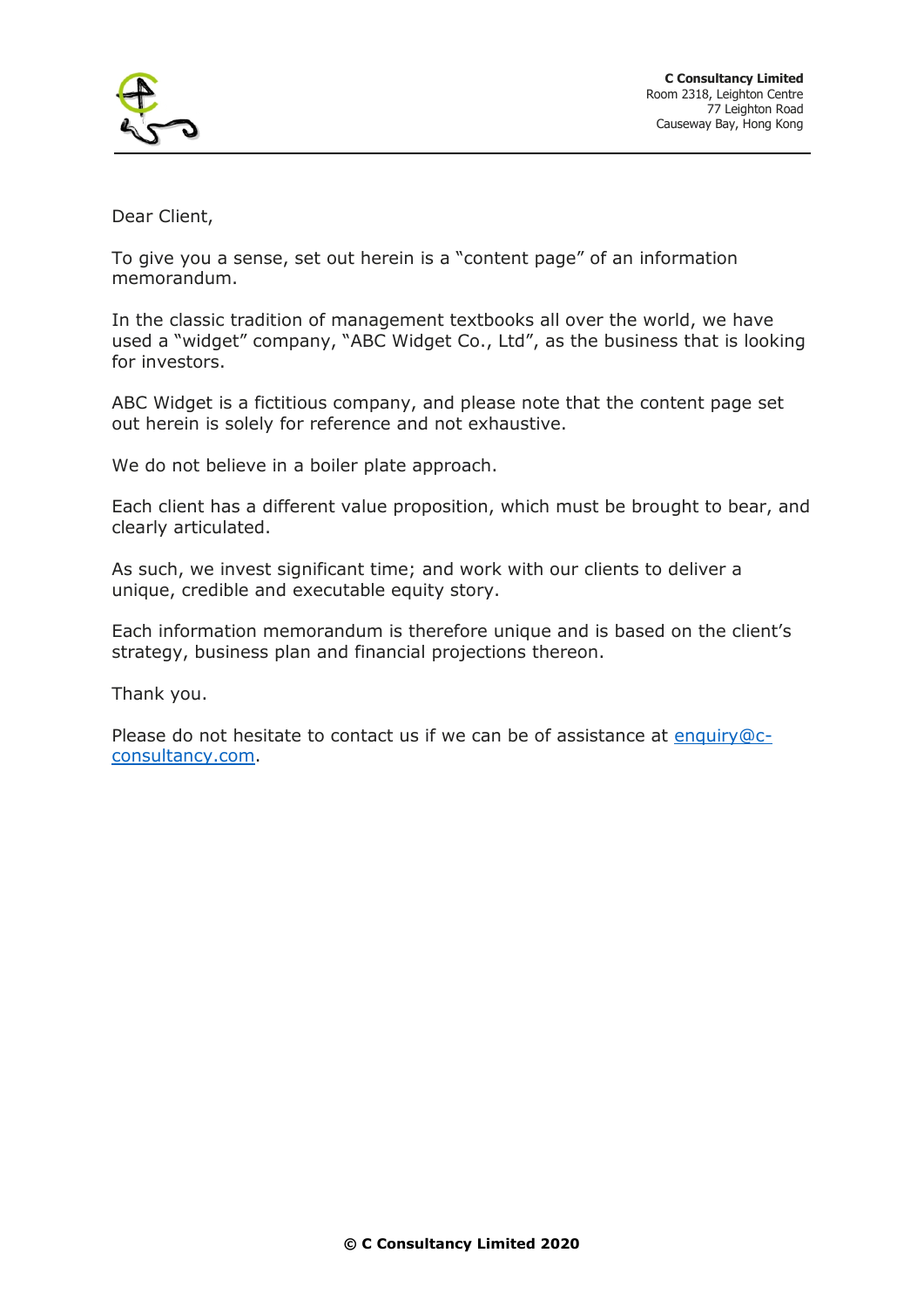## **ABC Widget Co., Ltd Information Memorandum**

ABC Widget Co., Ltd (ABC Widget) is a leading widget company with operations in Hong Kong, South East Asia and China and a track record of over 20 years.

As part of our digital strategy, we produced an award-winning prototype that we believe will revolutionize the widget industry, and put us at the forefront of the industry.

"Widget Superior" is the world's first 5G enabled widget, which works seamlessly with all major smartphones though an APP that is free of charge and is available for both IOS and Android smartphones.

We now have a pipeline of potential customers; and are seeking investment of US\$10,000,000 for production, research and development, marketing, recruitment, and digital distribution platforms.

#### **Important Note:**

This document is prepared solely for discussion with interested parties. Neither ABC Widget nor any of its directors, employees or advisors makes any representation as to the accuracy or completeness of this document or of any other information provided, whether written or oral. In particular, there is no guarantee that any description, projection, estimation or data concerning the future contained in this document is either a promise or representation of the future. ABC Widget reserves the right to make amendments to the information contained herein without notice or explanation.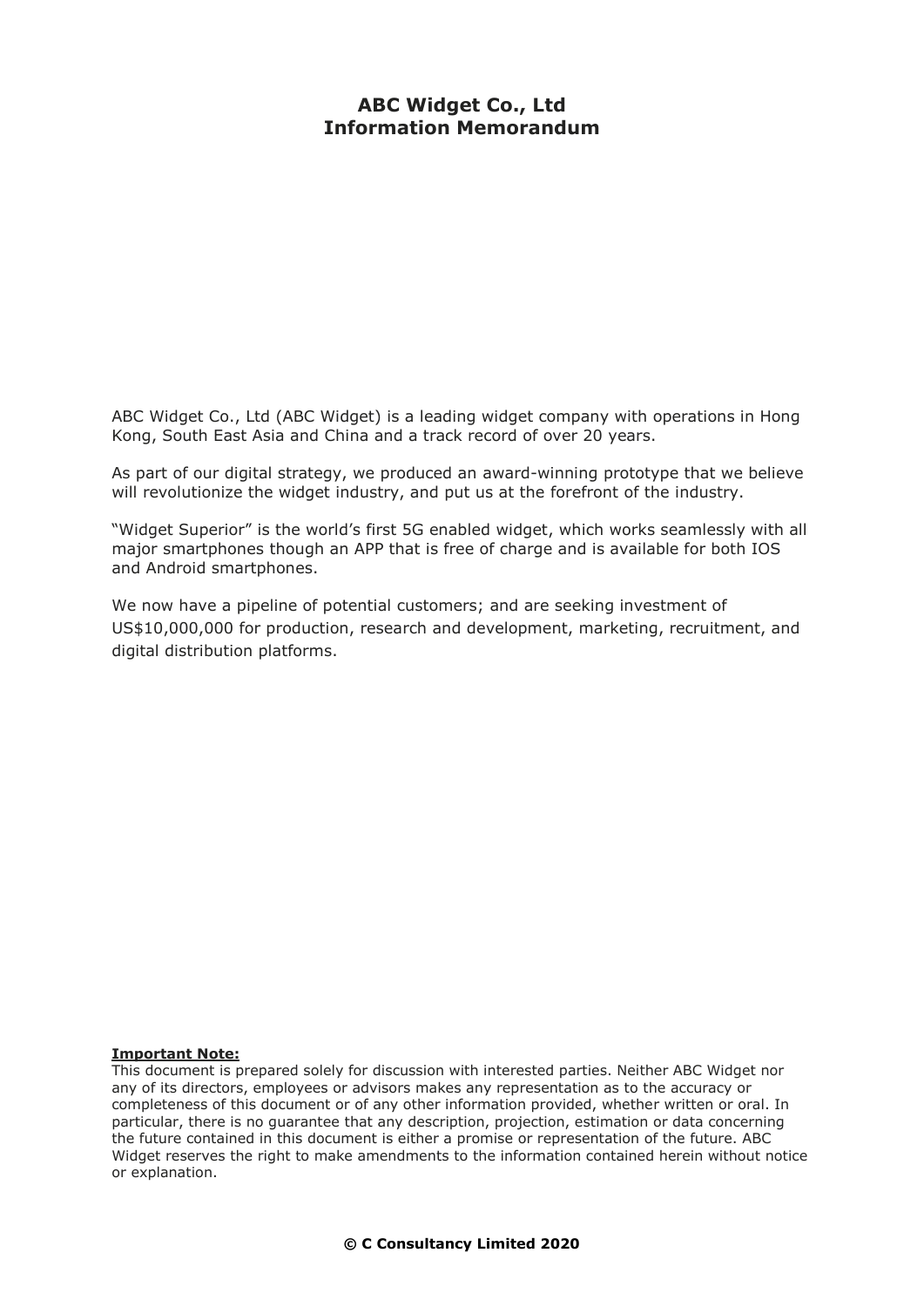# **Content**

#### **Section 1: Executive Summary**

#### **Section 2: Market Gap & Opportunity**

Market Gap for Digital Widget Widget Superior: The Industry Validation & Early Traction Global Digital Widget Market >\$50 Billion Traditional Versus Digital Widget: The Transition and Opportunity

#### **Section 3: Widget Superior: The Product & User Experience**

5G Enabled & Real Time Connectivity Product Functions User Experience Through The APP Digital Distribution Platform Support Centre Data Management Platform

#### **Section 4: Business, Customers & Competition**

Business: Vision, Mission & Track Record Current & Target Customers: Value Proposition Competition: Our Edge versus Theirs Key Differentiation Barriers To Entry Sustainable Advantage

#### **Section 5: Strategy & Plan**

Strategic Pivot #1: Create The Best User Experience Strategic Pivot #2: Pilot Roll-out With Current Customers Strategic Pivot #3: Marketing & Digital Distribution Strategic Pivot #4: Defend & Take Market Share Business Pipeline: Current Customers Business Pipeline: Target Customers Manufacturing & APP Development Sales, Marketing & Distribution Head Count: Now and Future Major Non Financial KPIs Major Financial KPIs Where Will We Be in 5 Year